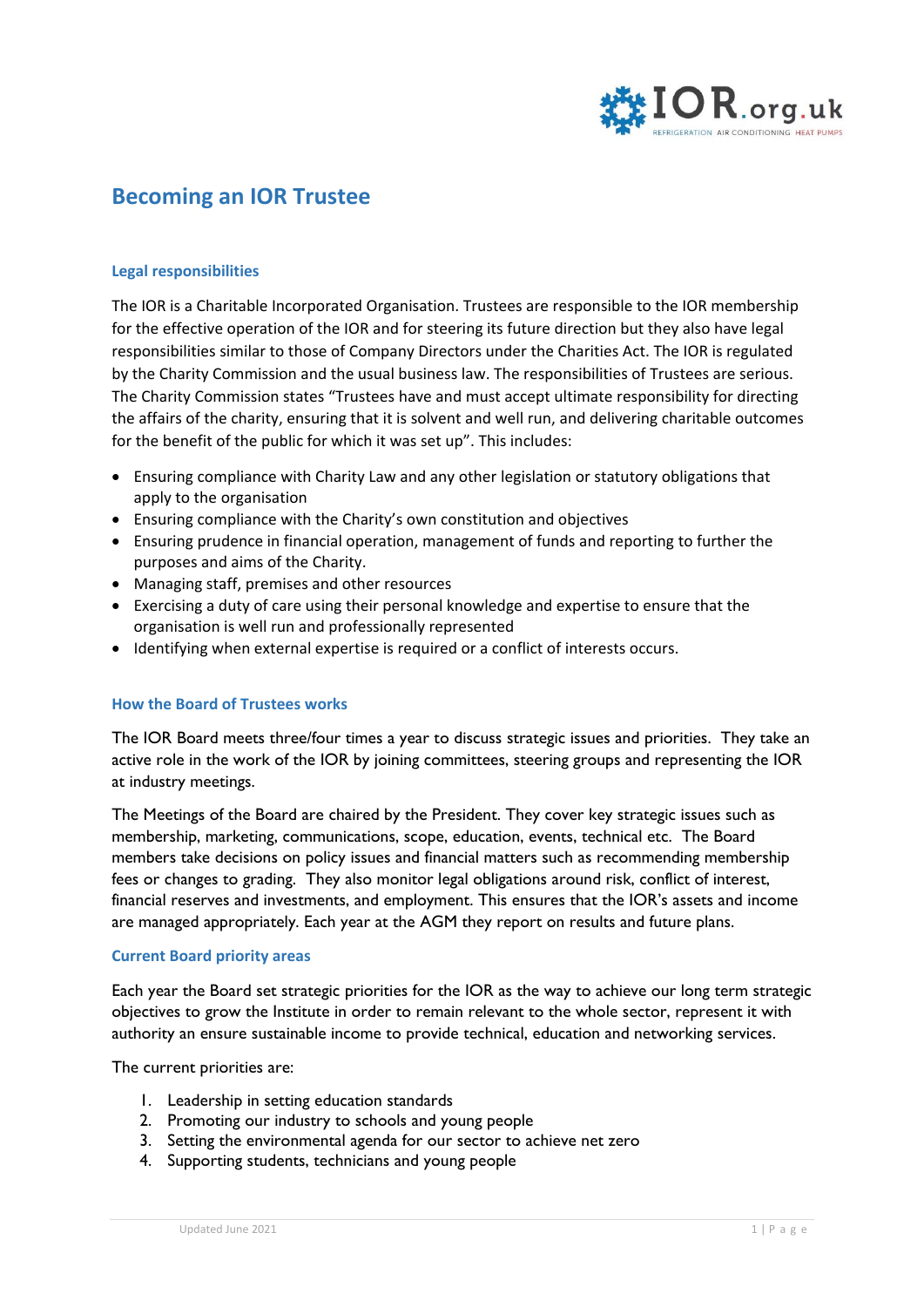# **Current Board members**

- Mike Creamer (President). Chairman of Trustees. Representative to ACRIB. Member of Finance and Membership Committee.
- Graeme Fox (President Elect), RACHP Eng Tech Panel, Environment Committee
- Kevin Glass (Past President) Finance and Papers Committee.
- Nick Rivers (Hon Treasurer). Finance and Technical Committee.
- Juliet Loiselle (Elected Member), Dinner Committee
- Lisa-Jayne Cook (Elected Member), Membership Committee, ACRIB, WinRACHP
- John Skelton (Elected Member), Education Committee Chair
- John Ellis (Elected Member), Environment Committee
- Ian Fisher (Elected Member) RACHP EngTech Panel
- Catarina Marques (Elected Member) WinRACHP, Environment Committee

Two new members of the Board are elected by members each year. Elected members normally serve for three years. Member, Fellow, Technician and Associate grade members can stand for election as Trustees. New Trustees are inducted to the Board through a briefing session with the President and Chief Executive. They are provided with information about their legal obligations, meetings schedule, current strategic priorities and key documents such as Declarations of Interest, Risk Assessment, Constitution and Rules and Budgets.

IOR has standing committees covering topics such as Finance, Membership, Technical, Education, International, Service Engineers, Papers & Publications, Environment. Working groups cover SIRACH, Young Engineers, Women in RACHP, Apprenticeships, Conferences and Dinner.

The IOR employs a staff of 4 full time and 2 part time personnel from our office in Carshalton, Surrey.

For more about the legal obligations of becoming a Trustee see https://www.gov.uk/government/publications/charity‐trustee‐welcome‐pack

IOR Constitution and rules

https://ior.org.uk/public/downloads/xbIzY/2021IORConstitutionRules.pdf

# **Making sure IOR meets charitable objectives**

The IOR's objects are:

- a) The general advancement of refrigeration in all its applications, in relation both to the perfection of its methods, and to the extension of its services to the community.
- b) To promote means for communication between members and their interchange of views.
- c) To encourage invention and research in all matters relating to the science and practice of refrigeration.
- d) To promote a sustainable approach to all aspects of refrigeration system design and operation
- e) To co-operate with educational institutions for the furtherance of education in the science and practice of refrigeration.